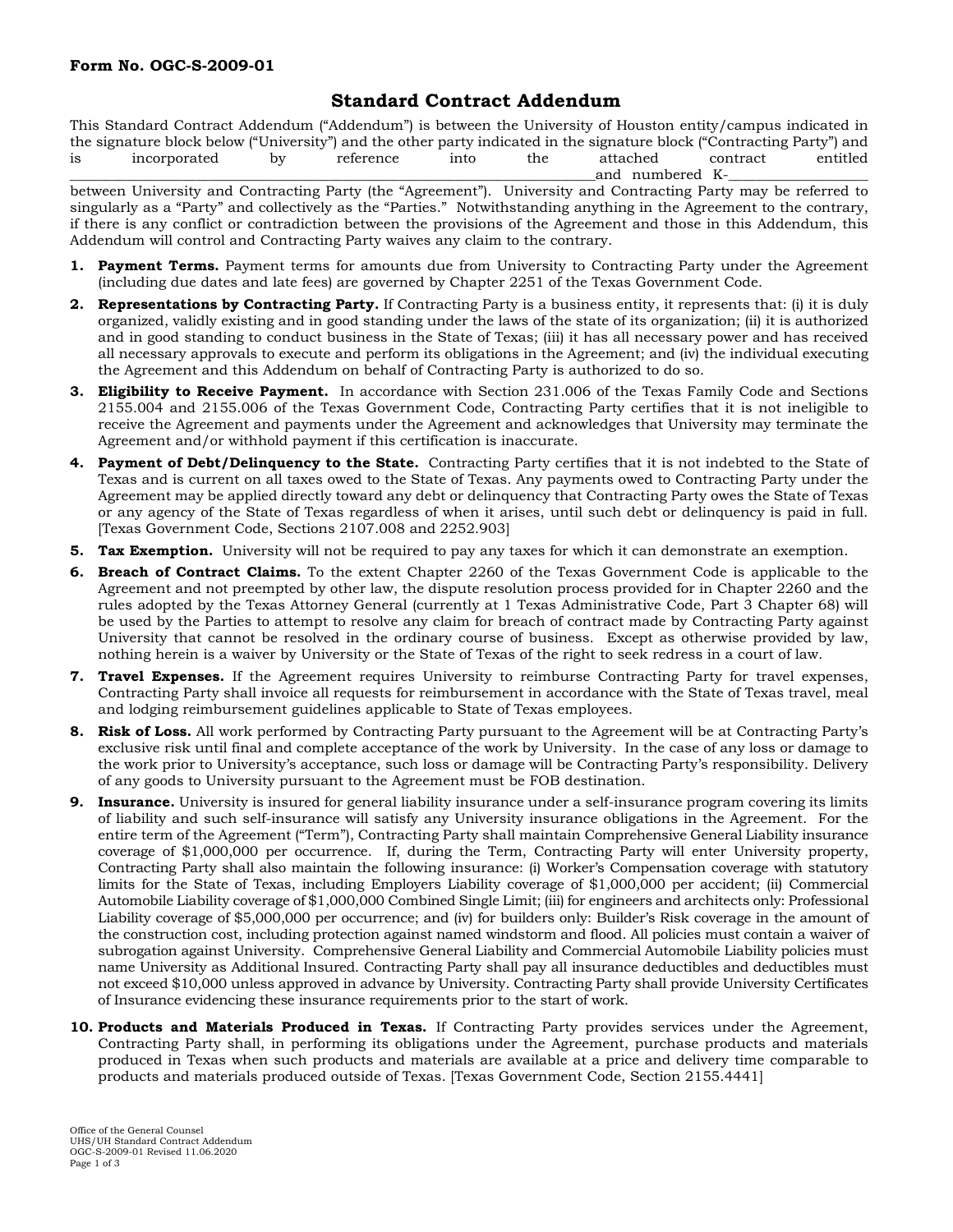## **Form No. OGC-S-2009-01**

- **11. Audit.** Acceptance of funds under the Agreement constitutes Contracting Party's acceptance of the authority of University and/or the Texas State Auditor (collectively, "Auditor") to conduct audits or investigations in connection with the Agreement. Contracting Party agrees to cooperate with the Auditor conducting such audits or investigations and to provide all information and documents reasonably requested.
- **12. Term Length.** The Term will not exceed five (5) total years.
- **13. Termination For Convenience.** University may terminate this Agreement in writing at any time upon providing at least thirty (30) days written notice to Contracting Party. University will only be liable for payment for Services received prior to the effective date of such termination.
- **14. Funding.** University's performance under the Agreement may be dependent upon appropriation of funds by the Texas State Legislature ("Legislature") and/or allocation of funds by University's Board of Regents ("Board"). If the Legislature fails to appropriate the necessary funds, or the Board fails to allocate the necessary funds, University may terminate the Agreement without liability by providing written notice to Contracting Party.
- **15. Limitations.** As a state agency, University is subject to constitutional and statutory limitations on its ability to enter into certain contractual terms and conditions, including but not limited to: those related to University's indemnification of other parties; liability for other parties' acts or omissions; disclaimers and limitations on other parties' liability; earnest money/deposits; liens on University property; liquidated damages; waivers, disclaimers, and limitations on legal rights and remedies; granting control of litigation or settlement to other parties; payment of other parties' attorney fees or court costs; and those addressed elsewhere in this Addendum (collectively, "Limitations"). Terms and conditions of the Agreement relating to the Limitations will only be binding on University to the extent permitted by the Constitution and laws of the State of Texas.
- **16. Sovereign Immunity.** Except as otherwise provided by Texas law, neither the execution of the Agreement by University nor any other conduct, action or inaction of any University representative relating to the Agreement is a waiver of sovereign immunity by University or the State of Texas.
- **17. Indemnification.** Contracting Party shall indemnify and hold harmless University, its component institutions and each of their directors, officers, agents and employees from and against all liability, loss, expense (including reasonable litigation costs and attorney fees), or claims for injury or damages arising out of the performance of the Agreement (collectively, "Claim") to the extent the Claim arises from the negligence, willful act, breach of contract or violation of law by Contracting Party, its employees, agents, contractors or subcontractors.
- **18. Subcontractors.** If Contracting Party subcontracts any of the work set forth in the Agreement, Contracting Party shall ensure that each subcontractor complies with all provisions of the Agreement and this Addendum. Contracting Party will remain liable for the acts and omissions of such subcontractor(s) and the proper performance and delivery of the products and/or services set forth in the Agreement.
- **19. Intellectual Property.** Contracting Party represents that it has all intellectual property rights necessary to enter into and perform its obligations in the Agreement and shall indemnify University against any liability, loss, expense or claims related to such intellectual property rights and representations.
- **20. Confidentiality.** Subject to the Texas Public Information Act (Chapter 552 of the Texas Government Code) and any similar legal requirements, neither Party shall disclose any confidential information obtained from the other Party without such Party's prior written approval.
- **21. Publicity.** Contracting Party shall not use University's name, logo or other likeness in any press release, marketing materials or other public announcement without receiving University's prior written approval.
- **22. Public Information**. University strictly adheres to all statutes, court decisions and the opinions of the Texas Attorney General with respect to disclosure of public information under the Texas Public Information Act. In accordance with Section 552.002 of the Texas Public Information Act and Section 2252.907 of the Texas Government Code, and at no additional charge to University, Contracting Party will make any information created or exchanged with University pursuant to the Agreement (and not otherwise exempt from disclosure under the Texas Public Information Act) available in a format reasonably requested by University that is accessible by the public.
- **23. Governing Law; Venue; Statute of Limitations.** The Agreement and the applicable statute of limitations for any cause of action brought by or against University pursuant to the Agreement will be governed by the laws of the State of Texas without regard to choice of law principles. The Parties consent to jurisdiction of the courts in Harris County, Texas, or Travis County, Texas, over any proceeding initiated with respect to the Agreement.
- **24. Survival.** Termination of the Agreement will not affect the Parties' rights or obligations that, by their nature and context, are intended to survive termination of the Agreement.
- **25. Force Majeure.** The performance of the Agreement is subject to acts of God, including fire, storms, and floods; war; orders, requisitions or necessity of the government; domestic and/or international threats or acts of terrorism; disasters; riots; rebellions; strikes or other labor disputes; civil disorder; epidemics, pandemics, such as COVID-19 or any disease having a similar effect; any other national or regional emergency; curtailment of